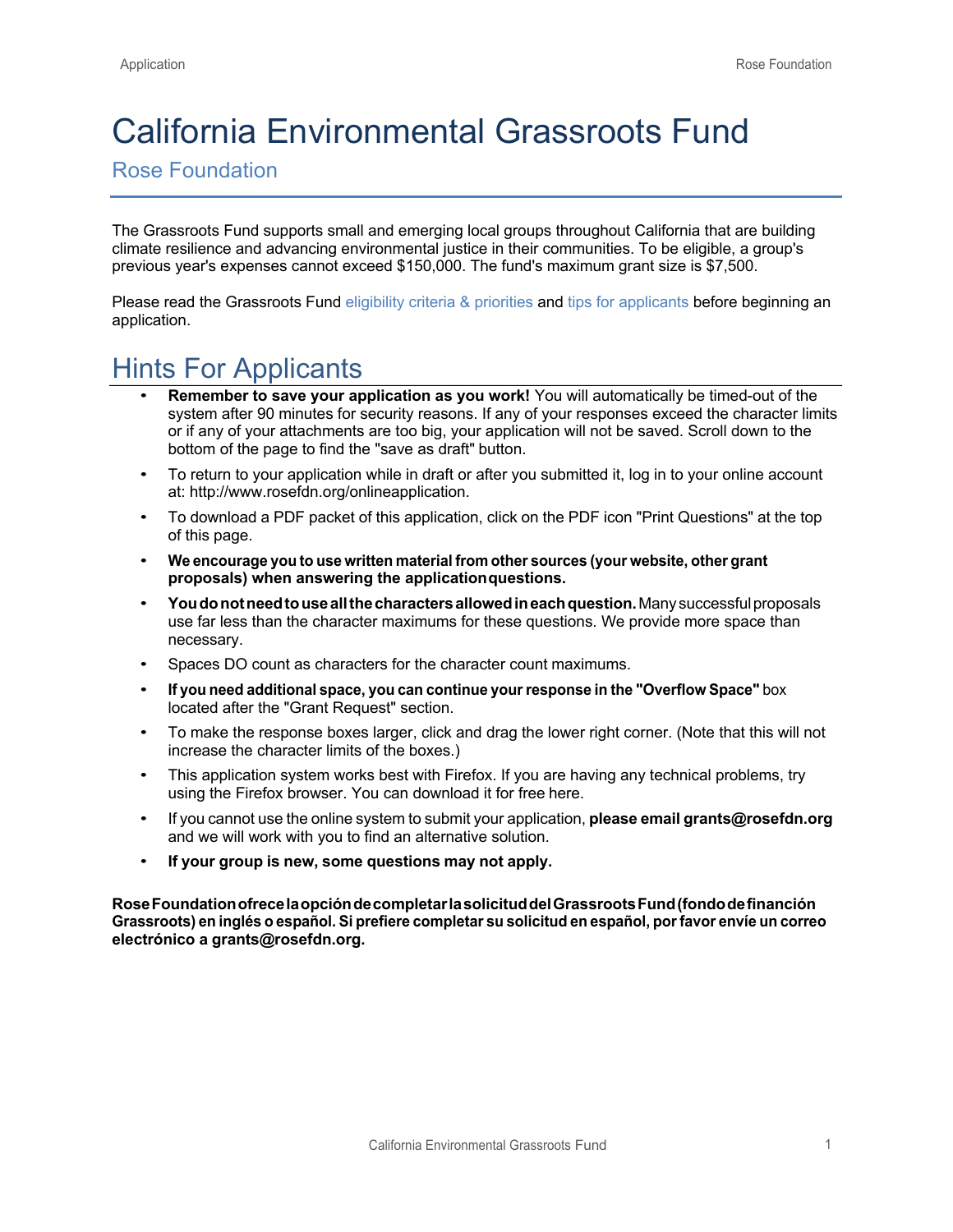## General Information

#### **Project Name\***

The Grassroots Fund only provides grants for general operating support. Please enter "General Support" in this field. Character Limit: 20

#### **Short Summary\***

In one or two sentences, please describe your work as if this was the only thing someone would read. Character Limit: 600

#### **Amount Requested\***

How much are you requesting from the Grassroots Fund? Maximum grant size is \$7,500. Character Limit: 20

#### **Were your group's expenses last year over \$150,000?\***

**Choices**

Yes No

### **Previous Expenses Over \$150,000**

If your organization's previous year's expenses are over \$150,000, please explain why we should consider your request anyway.

- Did something out of the ordinary happen that pushed your expenses over \$150,000?
- OR if your organization is a chapter or subgroup of a larger entity with income or expenses over \$150,000, explain why your finances are autonomous.

Possible explanations include the following: your organization's income and expenses include those of a fiscally sponsored project or projects; your organization received funding for a land purchase; or your organization received a multi-year grant or contribution that arrived in one lump sum. Exceptions to the \$150,000 cap will be considered on a case-by-case basis.\* Character Limit: 1500

#### **Tax Status\***

Which best describes your organization?

#### **Choices**

Incorporated as a 501(c)(3) nonprofit Fiscally sponsored by 501(c)(3) nonprofit Requesting fiscal sponsorship from the Fund Incorporated as other nonprofit--ie  $501(c)(4)$  or  $501(c)(5)$ **Other** 

### **Fiscal Sponsor**

If your organization has a fiscal sponsor, please provide the following information

### **Fiscal Sponsor Organization Name**

Please provide the organizational name of your fiscal sponsor. Character Limit: 100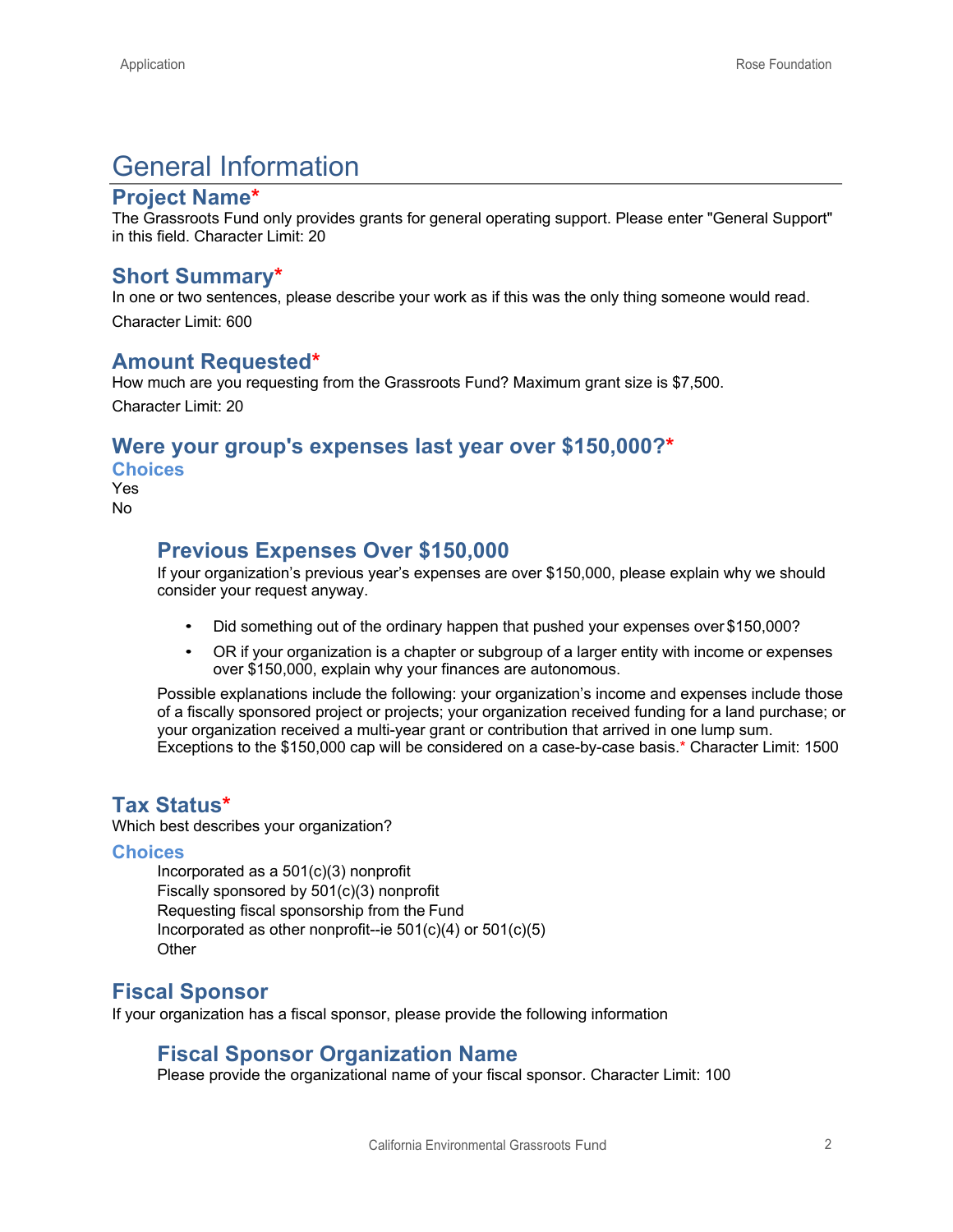### **Name of Fiscal Sponsor Contact**

Please provide the first and last name of the contact person for your fiscal sponsor. Character Limit: 150

#### **Email for Fiscal Sponsor**

Please provide the email address of your contact person. Character Limit: 100

#### **Phone Number for Fiscal Sponsor**

Please provide the phone number of your contact person. Character Limit: 100

#### **Address for Fiscal Sponsor**

Please provide the full mailing address (Street Address, City, State and Zip Code) for your Fiscal Sponsor Character Limit: 200

## **Requesting Fiscal Sponsorship from Grassroots Fund Bank Account and EIN**

Ifyourgroupis **requestingfiscalsponsorshipfromtheGrassrootsFund**,does thegrouphave anEIN number and bank account in the name of the group?

#### **Choices**

- Yes, we have an EIN number and bank account
- We have an EIN number, but no bank account
- We have a bank account, but no EIN number
- We have neither an EIN number nor bank account I don't know

#### **Requesting Fiscal Sponsorship, No Bank Account**

#### **How does your group receive funding?**

Ifyourgroupis**requestingfiscalsponsorshipfromtheGrassrootsFund**,anddoesn'thaveabank account, please explain how you receive funding.

Character Limit: 1000

### **If your group's tax status is "other", please explain.\***

Character Limit: 1000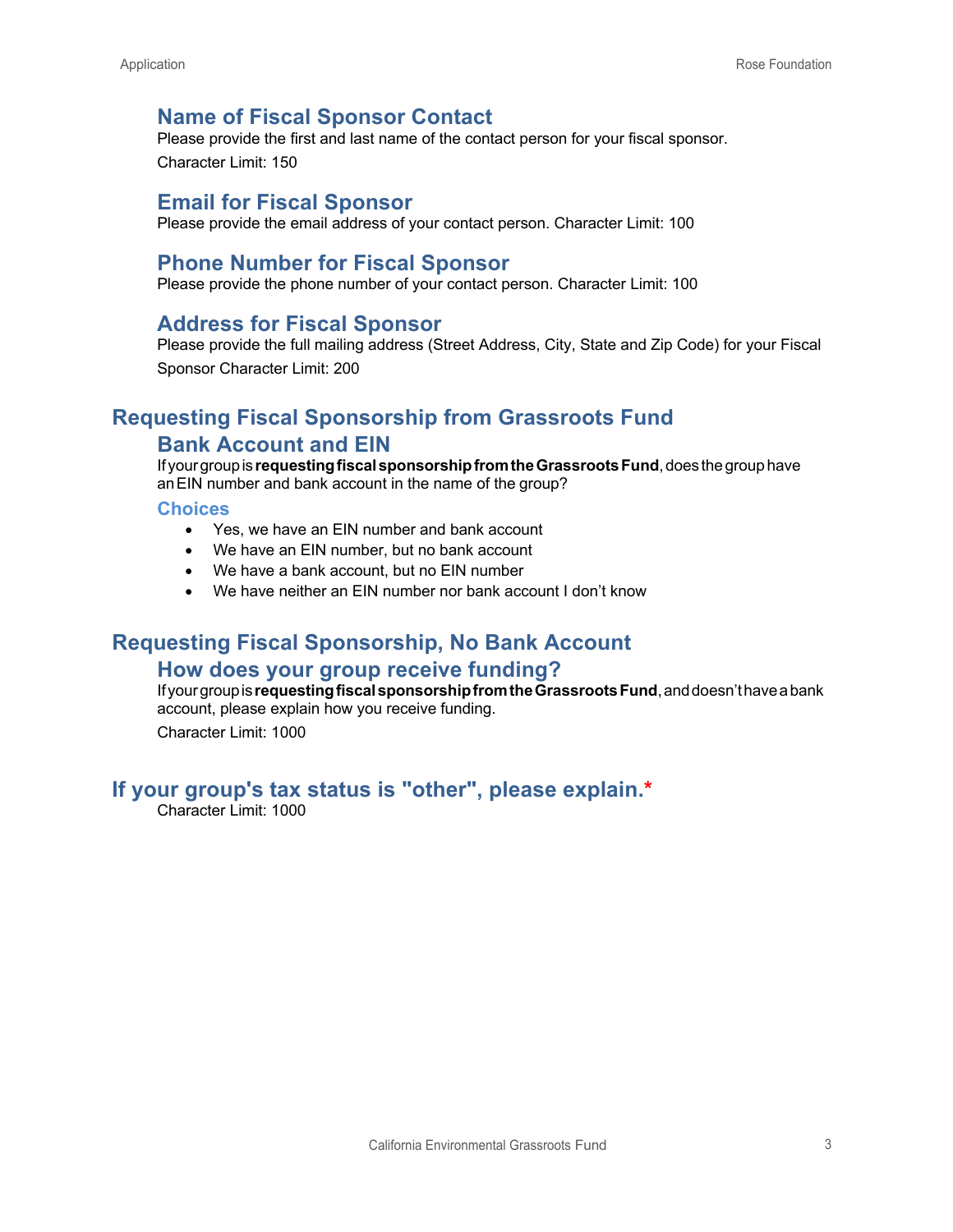## **California County (or Counties) Served\***

Please select the county or counties where you plan to do work with this funding. Note: The NUMBER of counties selected will have no bearing on the selection process, so only select the counties where your project will take place.

#### **Choices**

Alameda County Alpine County Amador County Butte County Calaveras County Colusa County Contra Costa County Del Norte County El Dorado County Fresno County Glenn County Humboldt County Imperial County Inyo County Kern County Kings County Lake County Lassen County Los Angeles County Madera County Marin County

Mariposa County Mendocino County Merced County Modoc County Mono County Monterey County Napa County Nevada County Orange County Placer County Plumas County Riverside County Sacramento County San Benito County San Bernardino County San Diego County San Francisco County San Joaquin County San Luis Obispo County San Mateo County Santa Barbara County Santa Clara County Santa Cruz County Shasta County Sierra County Siskiyou County Solano County Sonoma County Stanislaus County Sutter County Tehama County Trinity County Tulare County Tuolumne County Ventura County Yolo County Yuba County **Statewide** 

### **Area(s) of Emphasis\***

Please choose **up to three** issues that your organization focuses on.

#### **Choices**

Environmental Education Habitat / Wilderness / Preservation Water Resources / Watershed Protection Land Management / Urban Sprawl / Open Space Climate Change & Energy Agriculture / Gardens / Food Security Sustainable Forestry Toxics & Environmental Health Environmental Justice **Other** 

### **Other Area of Emphasis**

Briefly describe the other area(s) of emphasis of your project under "Other". Character Limit: 250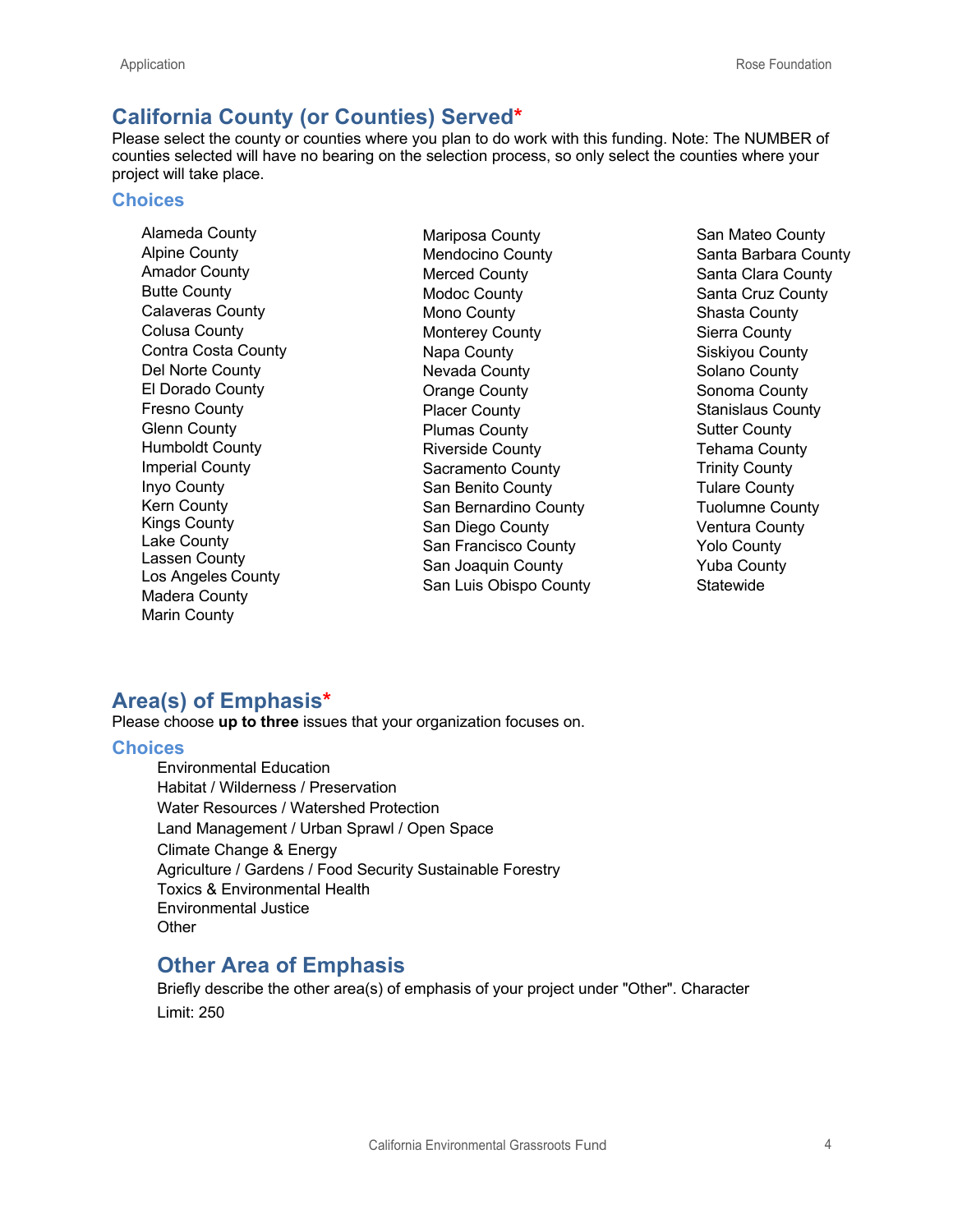## Organizational Information

**Year organization was founded\***

Character Limit: 25

### **Tell Us Who You Are\***

Please describe your group's purpose, current activities, and most important accomplishments. What issues are you trying to address and why are they important?

Character Limit: 5000

### **Communities Served\***

Describe the communities served by your work. What is the socio-economic, ethnic, and/or racial composition of these communities? How does your organization approach diversity, equity, and inclusion in its programs? Does your board and staff composition reflect the communities served by your group?

Character Limit: 3000

### **Photos, Media or Attachments (Optional, but appreciated!)**

Please include any photos, links to videos, social media, websites, newsletters, publications or press coverage that will help our reviewers get a sense of who you are and the work your group is doing. These are optional, but encouraged. You may attach a file or paste links into the box below.

Character Limit: 1000 | File Size Limit: 20 MB

## Grant Request

#### **Work Plan\***

If awarded this grant, what specific activities will you undertake in the next year? What do you hope to accomplish? How will you measure your progress? Please include as much detail as possible. This is the section that often receives the most focus in our review.

Character Limit: 7500

#### **Community Involvement and Outreach\***

How will you involve the community in the work you propose? Please identify your main community partners and how they will be involved in your work in the coming year. If you think you've fully answered these questions in your work plan above, you don't need to repeat yourself; add any additional info or simply add an asterisk below and skip this question.

Character Limit: 3000

## If You Need Additional Space for Your Responses

#### **Overflow Space**

We know character limits can be frustrating; if you really need more space, use the box below. Please make it clear what question is being continued.

Character Limit: 3000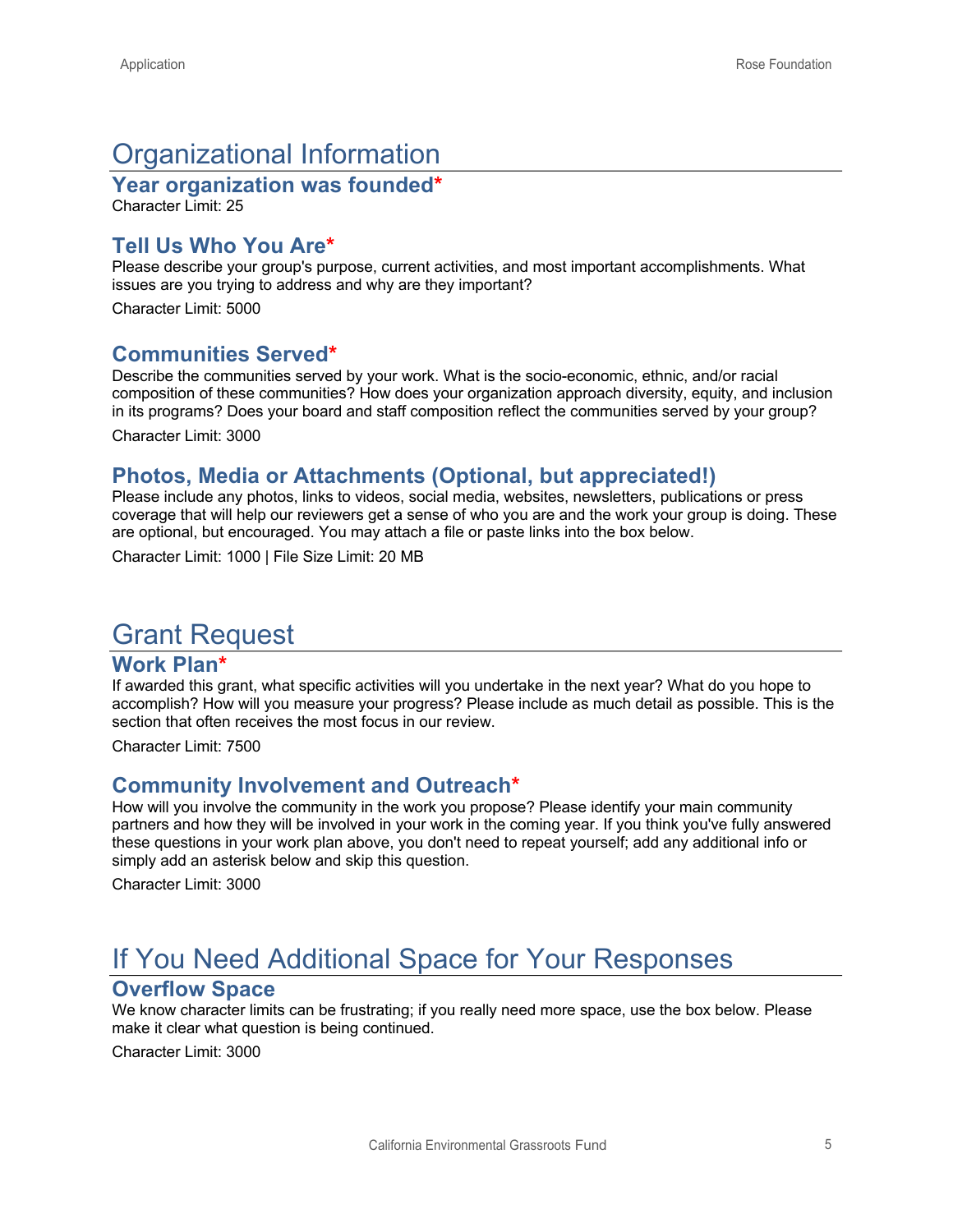## People

#### **Number of paid employees: Full-time\***

How many full-time paid employees do you have? Character Limit: 200

## **Number of paid employees: Part-time\***

How many part-time paid employees do you have? Character Limit: 200

#### **Volunteers\***

Please estimate how many people volunteer for your organization during the year?

Character Limit: 5

#### **Board List\***

List your board of directors, advisory board, or steering committee members. Board list should be for the applicant organization – not the fiscal sponsor. You may cut and paste the list into the box below, attach a file, or paste a link to the list on your website.

Character Limit: 4000 | File Size Limit: 10 MB

### **Staff and Volunteers List\***

List key staff and/or volunteers with titles or a very brief description of responsibilities. This list of staff or volunteers should be for the applicant organization – not the fiscal sponsor. You may cut and paste the list into the box below, attach a file, or paste a link to the list on your website.

Character Limit: 4000 | File Size Limit: 10 MB

## Financial Information

**All of the following financial information should be for the applicant organization, not the fiscal sponsor.**To download a sample budget and financial statement, click here. **If you need help putting together a budget orfinancial statement please take a look at our How-To sheet, here.** If you are using our sample template, upload it to the budget question below and write "See attachment above" in the financial statement question.

### **This Year's Total Projected Expenses\***

For the current fiscal year, what is the total amount you are planning to spend (your total budget expense)?

Character Limit: 20

### **Organizational Budget\***

A budget is a projection of income and expenses for the group. Please attach a budget for the current year. If you are close to the end of your fiscal year, please give us next year's budget instead, if you have it. You may upload a Word, Excel, or PDF document, or you may paste it into the box below. There is no need to do both.**Please telluswhattimeperiodthebudget covers. If youneedhelpputtingtogether a budget please take a look at our budgeting resources and template, here.**

Character Limit: 5000 | File Size Limit: 10 MB